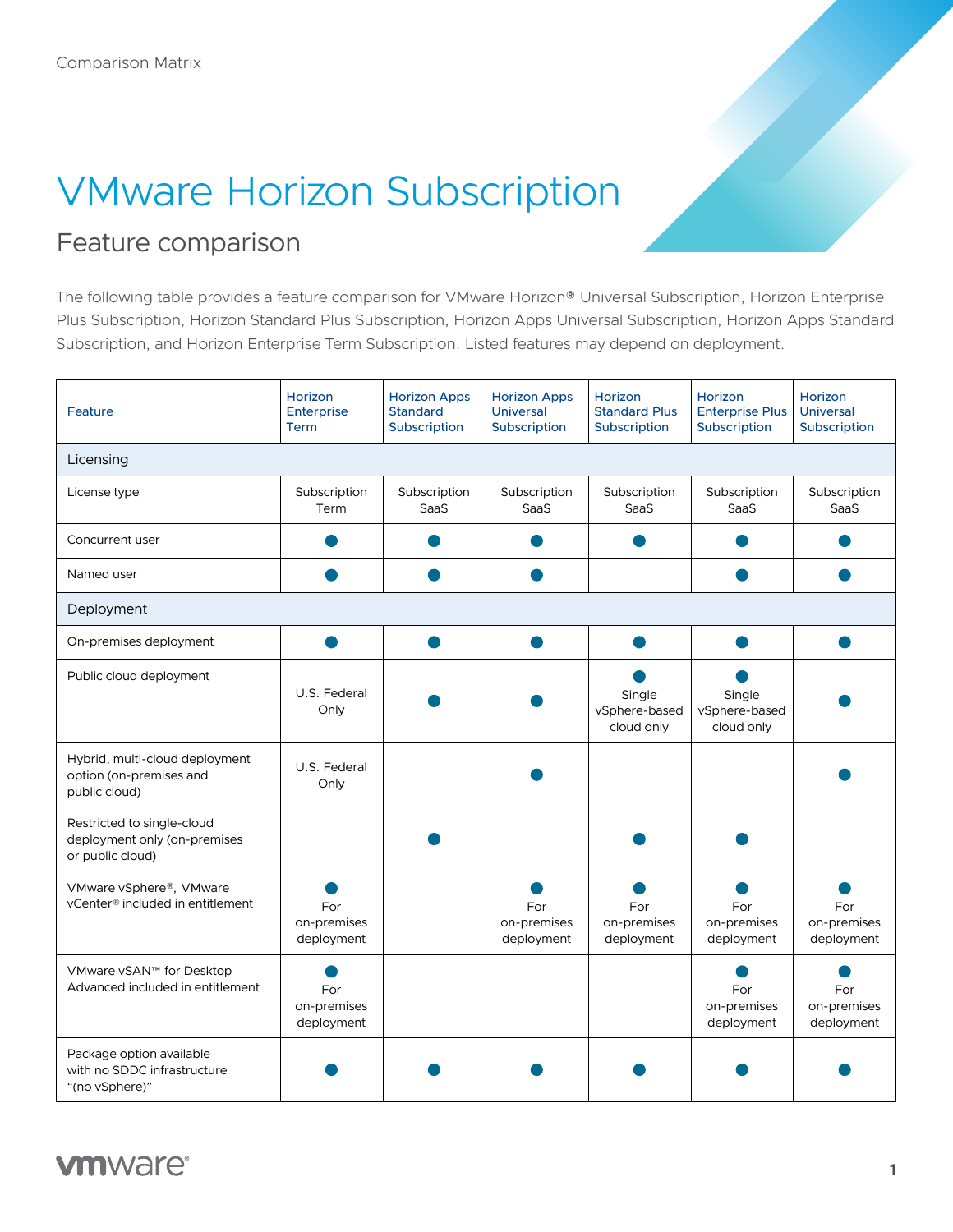| Feature                                                                                                                                                                      | Horizon<br>Enterprise<br><b>Term</b> | <b>Horizon Apps</b><br><b>Standard</b><br>Subscription | <b>Horizon Apps</b><br><b>Universal</b><br>Subscription | Horizon<br><b>Standard Plus</b><br>Subscription | Horizon<br><b>Enterprise Plus</b><br>Subscription | Horizon<br><b>Universal</b><br>Subscription |  |  |
|------------------------------------------------------------------------------------------------------------------------------------------------------------------------------|--------------------------------------|--------------------------------------------------------|---------------------------------------------------------|-------------------------------------------------|---------------------------------------------------|---------------------------------------------|--|--|
| <b>VDI and RDSH</b>                                                                                                                                                          |                                      |                                                        |                                                         |                                                 |                                                   |                                             |  |  |
| Virtual desktop infrastructure (VDI)<br>(Windows and Linux) with instant<br>and full clones                                                                                  |                                      |                                                        |                                                         | Windows only                                    |                                                   |                                             |  |  |
| Remote Desktop Session Host<br>(RDSH) desktops and apps with<br>instant and full clones                                                                                      |                                      | No instant<br>clones                                   |                                                         |                                                 |                                                   |                                             |  |  |
| Linux-hosted apps                                                                                                                                                            |                                      |                                                        |                                                         |                                                 |                                                   |                                             |  |  |
| Support for Windows 10<br>multi-session (Microsoft Azure<br>Virtual Desktop)                                                                                                 |                                      |                                                        |                                                         |                                                 |                                                   |                                             |  |  |
| VM-hosted apps (Windows 10 OS)                                                                                                                                               |                                      |                                                        |                                                         |                                                 |                                                   |                                             |  |  |
| Remote Windows 10 physical<br>PC access                                                                                                                                      |                                      |                                                        |                                                         |                                                 |                                                   |                                             |  |  |
| Support for non-vSphere VDI<br>or RDSH                                                                                                                                       |                                      |                                                        |                                                         |                                                 |                                                   |                                             |  |  |
| Management                                                                                                                                                                   |                                      |                                                        |                                                         |                                                 |                                                   |                                             |  |  |
| Access to cloud-hosted Horizon<br>Control Plane (requires outbound<br>internet connection from VMware<br>Horizon Cloud™ Connector<br>using port 443)                         |                                      |                                                        |                                                         |                                                 |                                                   |                                             |  |  |
| VMware-managed, multi-tenant<br>DaaS deployment option<br>(Horizon Cloud on Microsoft Azure)                                                                                 |                                      |                                                        |                                                         |                                                 |                                                   |                                             |  |  |
| Multi-cloud Horizon Control Plane<br>SaaS services - Image<br>management, cloud monitoring<br>service, universal broker                                                      |                                      |                                                        |                                                         |                                                 |                                                   |                                             |  |  |
| Horizon Control Plane SaaS<br>services - App management<br>powered by VMware App<br>Volumes™                                                                                 |                                      |                                                        |                                                         |                                                 |                                                   |                                             |  |  |
| Trends and analytics in cloud<br>monitoring service based on<br>end-user usage data (optional<br>and stored in the cloud-hosted,<br>VMware-managed Horizon<br>Control Plane) |                                      |                                                        |                                                         |                                                 |                                                   |                                             |  |  |

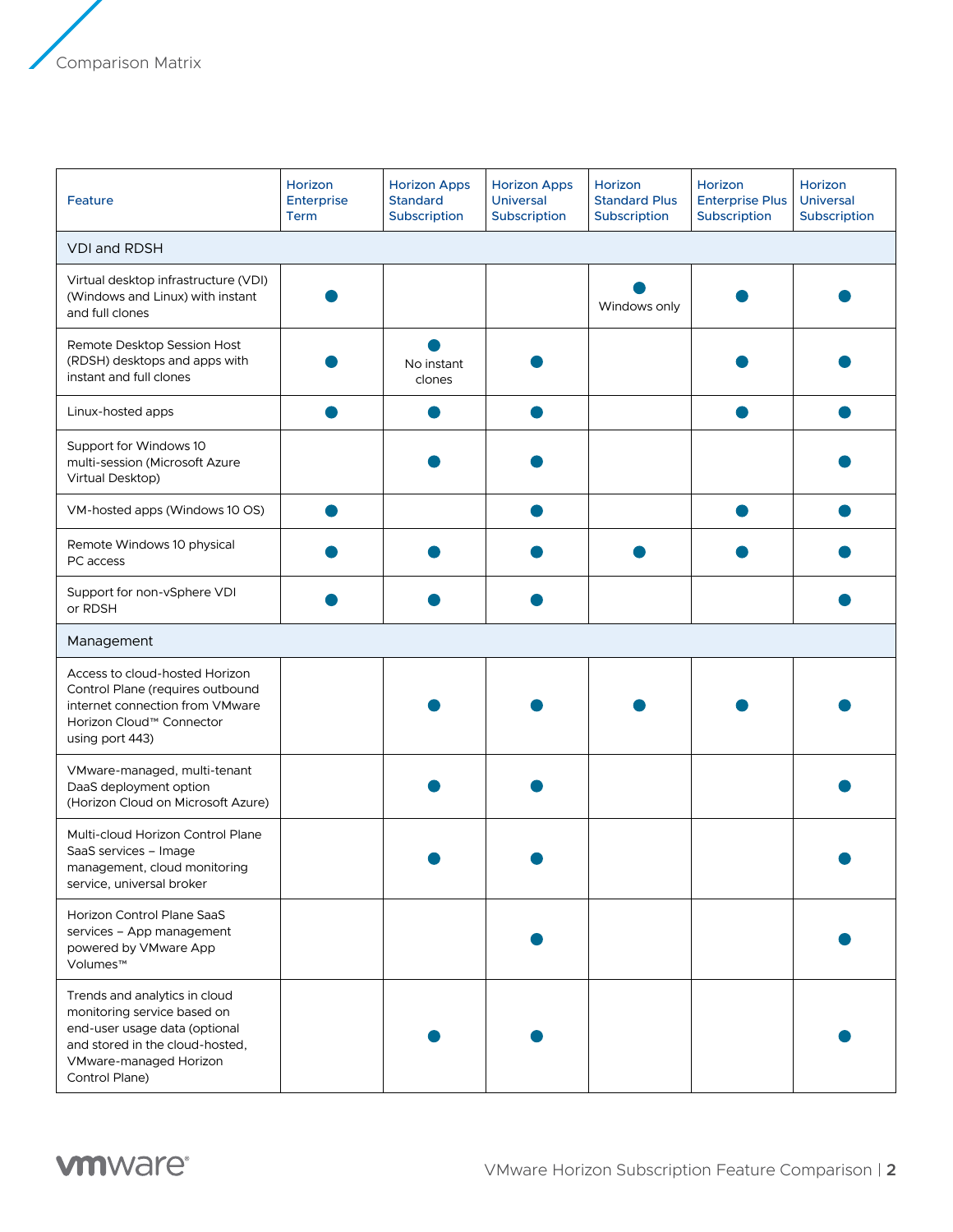| Feature                                                                                                                          | Horizon<br>Enterprise<br><b>Term</b> | <b>Horizon Apps</b><br><b>Standard</b><br>Subscription | <b>Horizon Apps</b><br><b>Universal</b><br>Subscription | Horizon<br><b>Standard Plus</b><br>Subscription | Horizon<br><b>Enterprise Plus</b><br>Subscription | Horizon<br>Universal<br>Subscription |  |  |
|----------------------------------------------------------------------------------------------------------------------------------|--------------------------------------|--------------------------------------------------------|---------------------------------------------------------|-------------------------------------------------|---------------------------------------------------|--------------------------------------|--|--|
| Management                                                                                                                       |                                      |                                                        |                                                         |                                                 |                                                   |                                      |  |  |
| Power management                                                                                                                 |                                      |                                                        |                                                         |                                                 |                                                   |                                      |  |  |
| <b>Rest APIs</b>                                                                                                                 |                                      |                                                        |                                                         |                                                 |                                                   |                                      |  |  |
| Help desk tool                                                                                                                   |                                      |                                                        |                                                         |                                                 |                                                   |                                      |  |  |
| Real-time app delivery and<br>lifecycle management with<br>App Packages / AppStacks<br>powered by App Volumes                    |                                      |                                                        |                                                         |                                                 |                                                   |                                      |  |  |
| App packaging and isolation<br>with VMware ThinApp® and<br>VMware Workstation Pro <sup>®*</sup>                                  |                                      |                                                        |                                                         |                                                 |                                                   |                                      |  |  |
| User profile and personalization<br>by VMware Dynamic Environment<br>Manager <sup>™</sup> Standard (DEM)                         |                                      |                                                        |                                                         |                                                 |                                                   |                                      |  |  |
| User profile, personalization and<br>policy management by VMware<br>Dynamic Environment Manager<br>Enterprise (DEM)              |                                      |                                                        |                                                         |                                                 |                                                   |                                      |  |  |
| User Access and Remote Experience                                                                                                |                                      |                                                        |                                                         |                                                 |                                                   |                                      |  |  |
| VMware Workspace ONE® Access<br>on-premises                                                                                      |                                      |                                                        |                                                         |                                                 |                                                   |                                      |  |  |
| VMware Workspace ONE<br><b>Access Cloud</b>                                                                                      |                                      |                                                        |                                                         |                                                 |                                                   |                                      |  |  |
| Unified catalog of published apps,<br>packaged apps, virtual desktops,<br>SaaS, and web apps with single<br>sign-on (SSO) access | No SSO access<br>to SaaS Apps        |                                                        |                                                         |                                                 |                                                   |                                      |  |  |
| Multi-protocol support: Blast<br>Extreme, PCoIP, RDP                                                                             |                                      |                                                        |                                                         |                                                 |                                                   |                                      |  |  |
| Session collaboration                                                                                                            |                                      |                                                        |                                                         |                                                 |                                                   |                                      |  |  |
| Screen capture blocking                                                                                                          |                                      |                                                        |                                                         |                                                 |                                                   |                                      |  |  |
| Horizon recording                                                                                                                |                                      |                                                        |                                                         |                                                 |                                                   |                                      |  |  |
| Optimized video and audio<br>experience for collaboration<br>software (e.g., Microsoft Teams,<br>Zoom, WebEx                     |                                      |                                                        |                                                         |                                                 |                                                   |                                      |  |  |